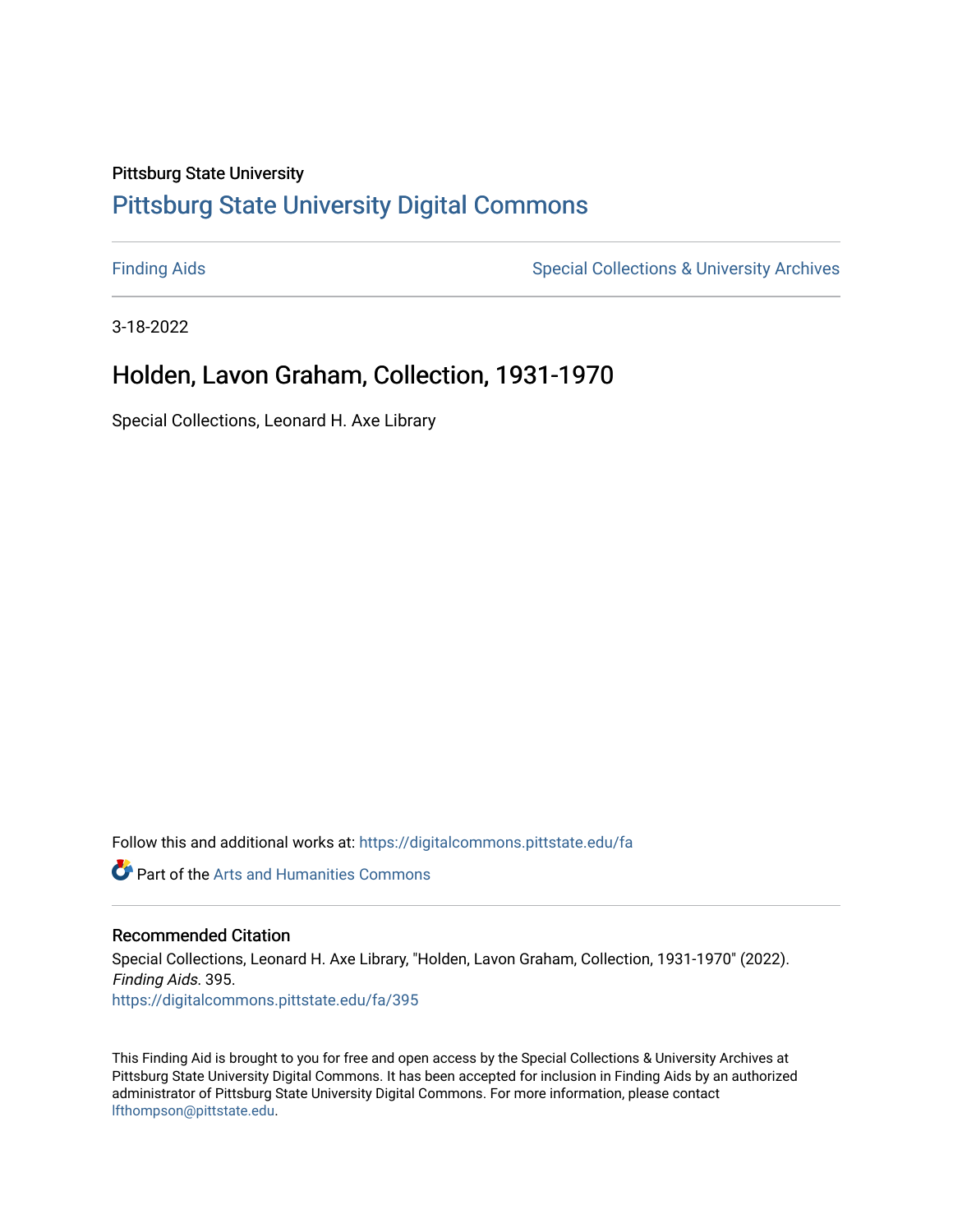## **Lavon Graham Holden Collection**

#### **Overview of the Collection**

| <b>Title</b>               | The Lavon Graham Holden Collection                                                                                                                                                                                                                         |
|----------------------------|------------------------------------------------------------------------------------------------------------------------------------------------------------------------------------------------------------------------------------------------------------|
| <b>Collection Number</b>   | MS 377                                                                                                                                                                                                                                                     |
| <b>Creator</b>             | Lavon G. Holden                                                                                                                                                                                                                                            |
| <b>Dates</b>               | 1931 - 1970                                                                                                                                                                                                                                                |
| Quantity                   | .4 Linear feet                                                                                                                                                                                                                                             |
| <b>Summary</b>             | Collection includes newspapers, newspaper clippings,<br>booklets, magazines, partial manuscripts, programs, and<br>miscellaneous materials related to Lavon Graham Holden.                                                                                 |
| <b>Repository</b>          | Pittsburg State University, Leonard Axe Library, Special<br>Collections & University Archives<br>1701 S. Broadway<br>Pittsburg, Kansas 66762<br>$(620)$ 235-4883<br>speccol@pittstate.edu                                                                  |
| <b>Access Restrictions</b> | There are no restrictions and the collection is open for<br>research. Researchers must use the collection in accordance<br>with the policies of the Special Collections $\&$ University<br>Archives, Leonard H. Axe Library, Pittsburg State<br>University |
| <b>Languages</b>           | English                                                                                                                                                                                                                                                    |

**Biographical Note** Lavon Graham Holden was born to Charles and Mary Ann (Inks) Graham in 1907. She married Fred S. Holden (1903 – 1985) on January 9, 1927. Together they had a daughter, Bonnie J. (Holden) Crain (1927 – 2002). Lavon graduated Pittsburg High School and studied music at the Kansas Teachers College of Pittsburg (now Pittsburg State University). Lavon was a finalist in the Atwater Kent National Vocal Competition and won a scholarship to the Chicago Conservatory of Music. She directed choirs at the United Presbyterian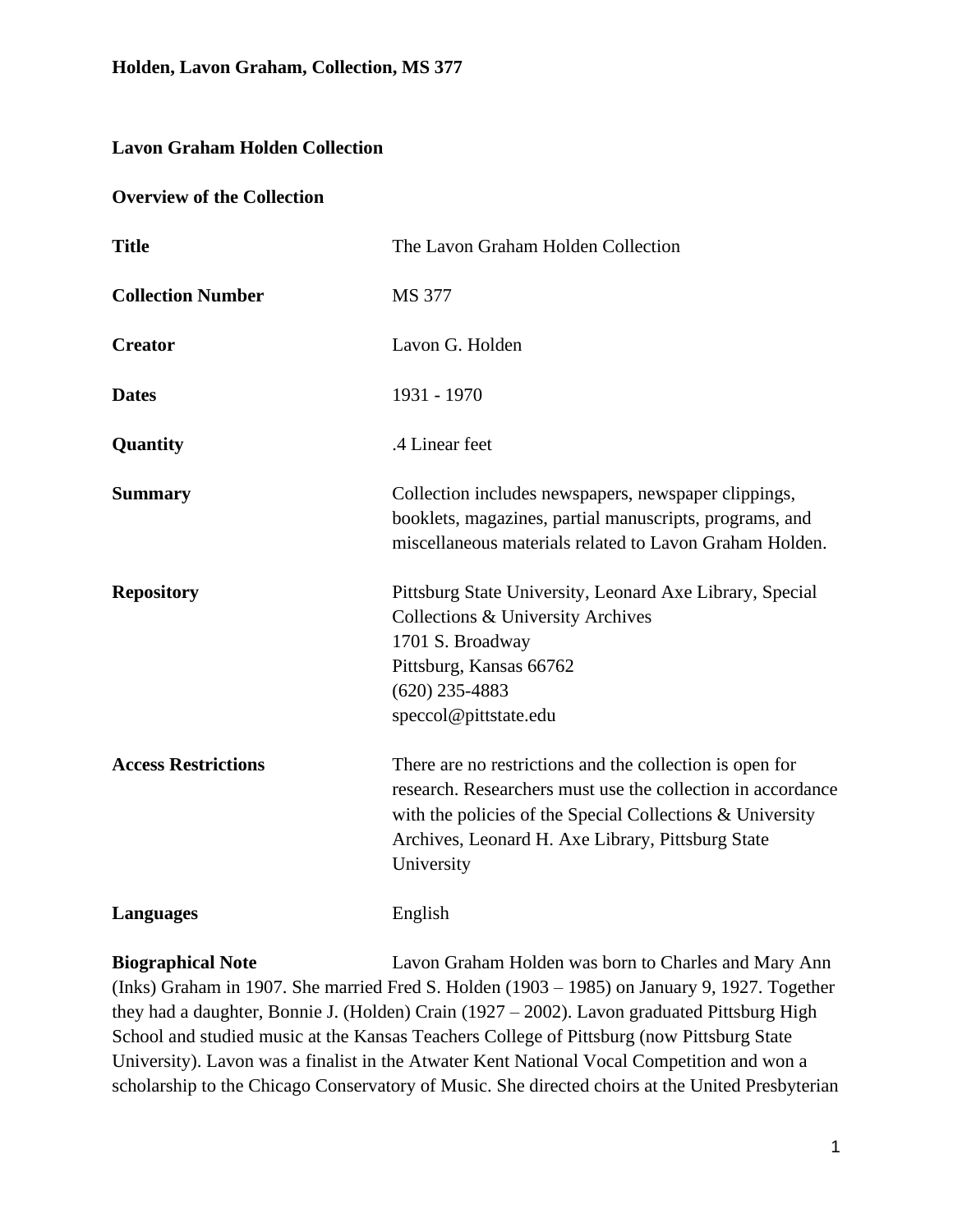### **Holden, Lavon Graham, Collection, MS 377**

Church and the First Presbyterian Church. She taught vocal lessons in her home for many years. She passed away on November 9<sup>th</sup>, 1990.

This collection of primary and secondary resources and is divided into the following series:

- 1. Correspondence
- 2. Newspapers
- 3. Booklets & Magazines
- 4. Manuscripts
- 5. Programs
- 6. Miscellaneous

### **Series 1: Correspondence**

f. 1 Correspondence

### **Series 2: Newspapers**

f. 2 Newspapers

### **Series 3: Booklets & Magazines**

- f. 3 Booklets
- f. 4 Magazines

### **Series 4: Manuscripts**

f. 5 Partial Manuscripts

### **Series 5: Programs**

- f. 6 First Presbyterian Church Programs
- f. 7 United Presbyterian Church Programs

United Presbyterian Church Programs 1955

United Presbyterian Church Programs 1956

United Presbyterian Church Programs 1957

United Presbyterian Church Programs 1958

United Presbyterian Church Programs 1959